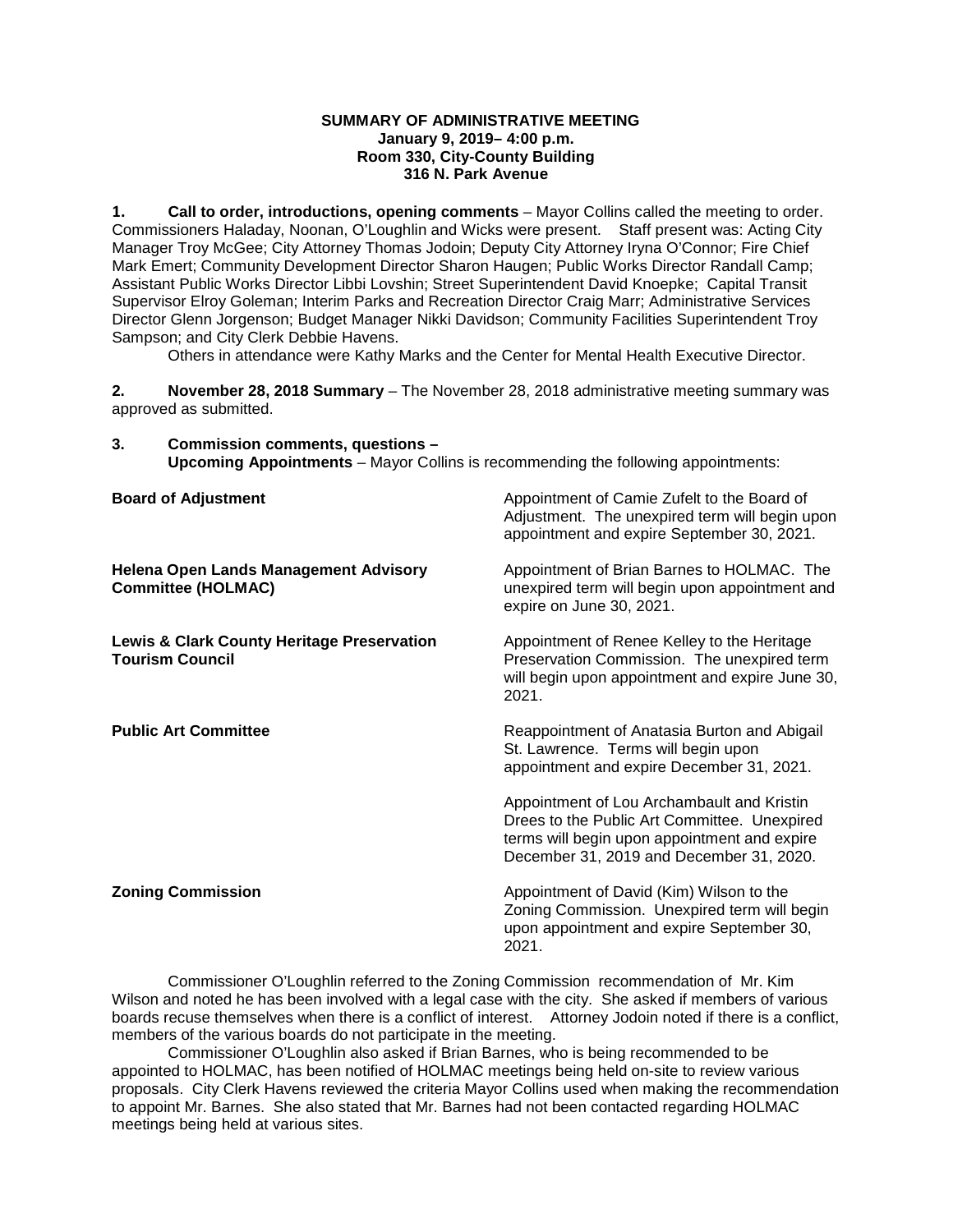Commissioner Noonan referred to the water and wastewater service line program and asked if there is a date certain that the assessment would sunset. Commissioner Haladay responded with the rates the commission adopted it was estimated the assessment would sunset within 6-8 years. Administrative Services Director Jorgenson noted it was originally 10-12 years for a self-funded program; however, it may take longer with the language that was included in the final resolution.

Mayor Collins noted he is looking at doing an outreach effort to educate the citizens on why the commission adopted the water and wastewater service line programs. Acting Manager McGee stated the citizens understand the process; however, the commission may want to reach out and explain the reasoning for adopting the two programs.

Commissioner O'Loughlin asked how many people have reached out to access the program. Director Jorgenson stated at this time, there are two persons who is interested in using the program.

**4. City Manager's Report** – Acting Manager McGee referred the commission to handout on the Update on Snow Plowing Readiness.

## **A. Separate the Helena Parking Commission and Helena Business Improvement District to make them two separate and distinct boards with certain overlapping members –**

Acting Manager McGee introduced the agenda item and asked City Attorney to give the staff report. Staff would like the commission's guidance to move forward or not.

Attorney Jodoin reported on July 15, 1991, the Helena City Commission passed Resolution No. 10295 establishing a separate Helena Parking Commission ("HPC") pursuant to the provision of § 7-14- 4603, MCA. On July 24, 2000, the Helena City Commission passed Resolution No. 11516 creating the Downtown Business Improvement District ("BID") for a ten-year term. Subsequently, on October 16, 2000, the City Commission passed Resolution No. 11577 appointing the Downtown Business Improvement District Board of Trustees as the Helena Parking Commission. This action is permitted by the provisions of §7-14-4609(3), MCA, which allows the legislative body of a city to designate the board of trustees of a BID as the parking commission if the area of the BID is generally coterminous with the area designated in the resolution creating the parking commission. The City Commission passed Resolution No. 19766 on August 9, 2010, renewing the BID for another ten (10) year term.

The City Manager now proposes that the BID Board of Trustees and the Helena Parking Commission be separated into two (2) separate boards. If the City Commission wants to pursue the separation of the two boards, the City Manager recommends that one member from each board be appointed to sit on the other.

Pursuant to § 7-14-4609(1) the HPC must consist of not fewer than five (5) but no more than seven (7) electors of the city. Following initial appointment, Commissioners are appointed for four (4) year terms.

Pursuant to § 7-12-1121(1) the BID board of trustees must consist of not fewer than five (5) but no more than seven (7) owners of property within the district or their assignees. Board members serve four (4) year terms.

Two separate boards will reduce the instances of potential conflict when the priorities of the BID do not fully align with the priorities of the HPC. However, the views of each body will still be represented on both boards as one member from each board will be appointed to the other.

Acting Manager McGee noted the BID/HPC board took a vote and supports the recommendation to make two separate boards. Commissioner Noonan concurred the board did vote in favor of moving forward. He noted he has never noticed a conflict of issues for the board. He stated he does not fully understand the recommendation; however, there needs to be some overlap of the two boards.

Director Hewitt stated he too hasn't seen any conflict; however, the board was established when the parking commission employees were not city employees. Attorney Jodoin noted the BID is a legal entity and has to have their own legal representation and insurance; the parking commission is an advisory board to the city.

Commissioner O'Loughlin asked if there should be some overlapping members on both boards. Attorney Jodoin stated that Manager Taylor and he met with the BID/HPC board and discussed there would be at least one member that would overlap; however, it could be up to two.

**Consensus Direction to the Manager - Move forward in making two separate and distinct boards with certain overlapping members.**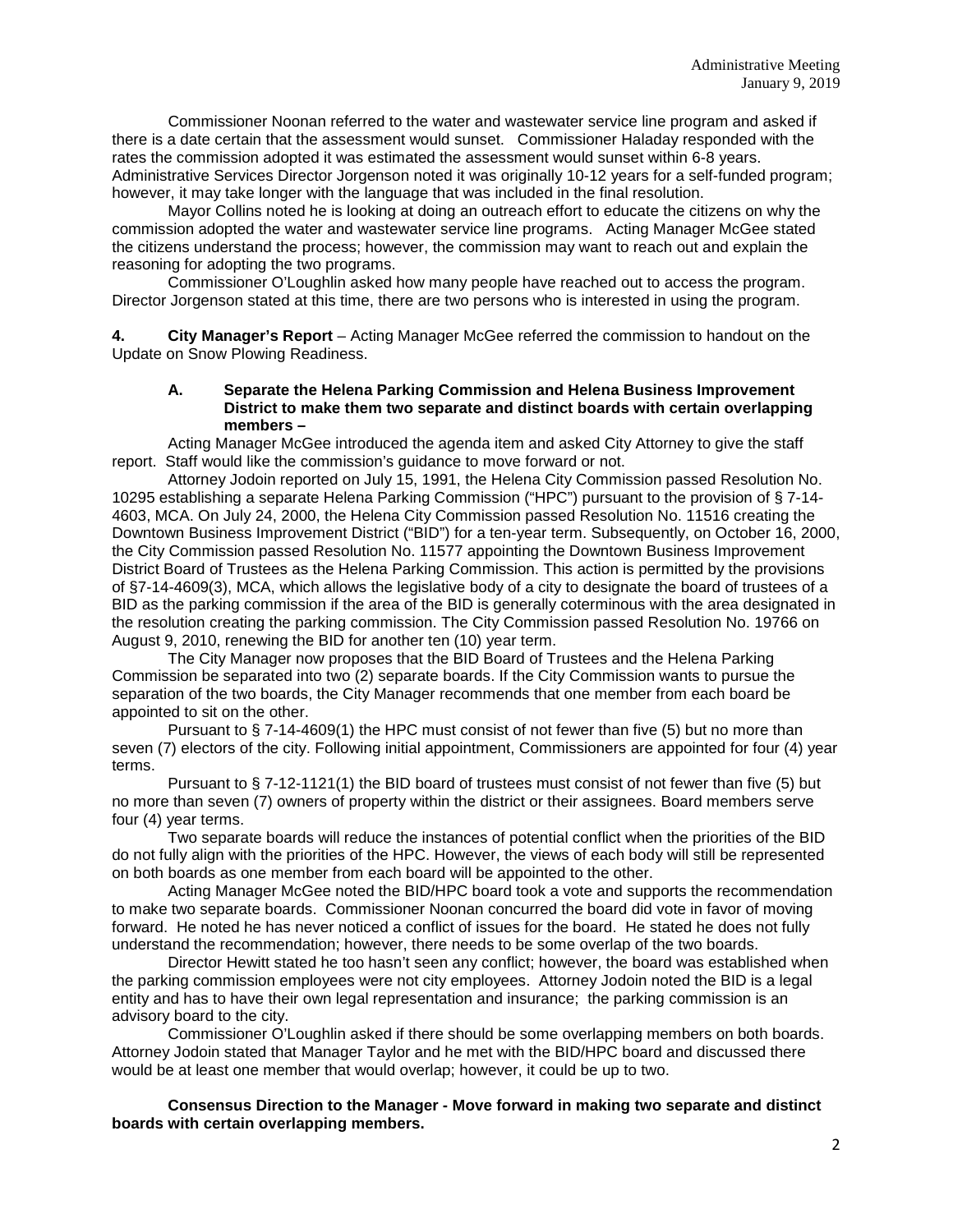# **5. Department Discussions Public Works**

**Transit Rates –** Public Works Director Camp introduced the agenda item and asked Transit Supervisor Goleman to give the staff report. Supervisor Goleman presented a PowerPoint presentation on the recommendation on transit rates.

Supervisor Goleman reported each year, the City Commission may adjust fares and charges for services of the transit system. Staff has researched the fare structures, ridership, other services such as weekend and holiday service, hours of operation and resources such as bus types, Full Time Equivalent (FTE's) and on call drivers.

The current Capital Transit formerly known as Helena Area Transit Service (HATS) began public transit service in 1979. Prior to HATS, the service was called Dial-a-ride and was a privately operated transportation service for seniors. In 1999 the current fixed route loop service called checkpoint was established. This service operated on a counter-clockwise loop circling the city every hour to hour and a quarter.

In 1979 the fare for a ride on Dial-a-Ride was \$0.85 cents one way. This fare closely mirrored the price of a gallon of gas 1979, which according to U.S. Department of Commerce; Bureau of Economic Analysis was 85.9 cents per gallon. However, according to information from the U.S. Bureau of Labor Statistics indicates the average cost nationwide for a ride using public transportation in 1979 was \$1.86 one way.

Currently the base charge for a one way fare for fixed route or paratransit service is still \$0.85 cents for either service. Based upon the information from the U.S. Department of Commerce, Bureau of Economic Analysis the current national average for a gallon of gas is approximately \$2.45 per gallon. In addition, information from the U.S. Bureau of Labor Statistics indicates the average cost nationwide for a ride using fixed route public transportation costs approximately \$7.49 one way and a para transit ride on average costs \$15.00 for a one way ride.

Even though all of our fixed route bus stops meet all ADA standards giving all persons the ability to travel as they wish. The established fare for our para-transit service is .85-cents which is the same as the fare for our general ridership passengers who utilize our fixed route system. Since the fare is the same our para-transit service allows individuals with physical, mental and general aging issues to continue to be as independent as their condition allows. It must also be noted that a customer showing their para-transit card can ride the fixed route buses for .50-cents if they choose this option.

The purpose of fixed route systems is to be the preferred choice for riders of the transit system. However, fixed route services are required to comply with the federal requirement to provide the complimentary service known commonly as para transit. At present time Capital Transits Origin to Destination Para Transit Ridership numbers are out pacing the ridership of our fixed route system.

According to the comparison information Capital Transit has the highest percentage of paratransit ridership (51%) of the Montana communities contacted. The second highest was Kalispell at 26.8%. One of the common items found for the high percentage of ridership on the complimentary service was the fare cost matched that of the fixed route service. By provide the service at the same rate there is no incentive to transition to the fixed route system. Another factor that contributes to our higher para transit ridership is based upon our para transit service area. Capital Transit provides the para transit service City wide while the other Montana Communities contacted do not go beyond the Federal minimum when providing para transit service which is to provide the complimentary service within ¾ of a mile a fixed route.

Due to the current level of para transit service and current fare structure it may be difficult to provide or expand our public transportation beyond our current service levels such the ability to consider other services requested by developers, the riding public and as recommended by the current Transportation Development Plan (TDP). These items include:

• Not consider additional adding new fixed routes to serve commercial development locations

• Not consider additional expansions of services such as services for evenings or weekends.

• May need to consider shrinking our current para transit service to match the federally required minimum of serving an area no more than ¾ of a mile of the established fixed route system.

Based upon our current ridership information staff submits the following options for consideration: 1. Continue with the current fare structure with no increase.

2. Adjust our the base fare for a fixed route ride to \$1.00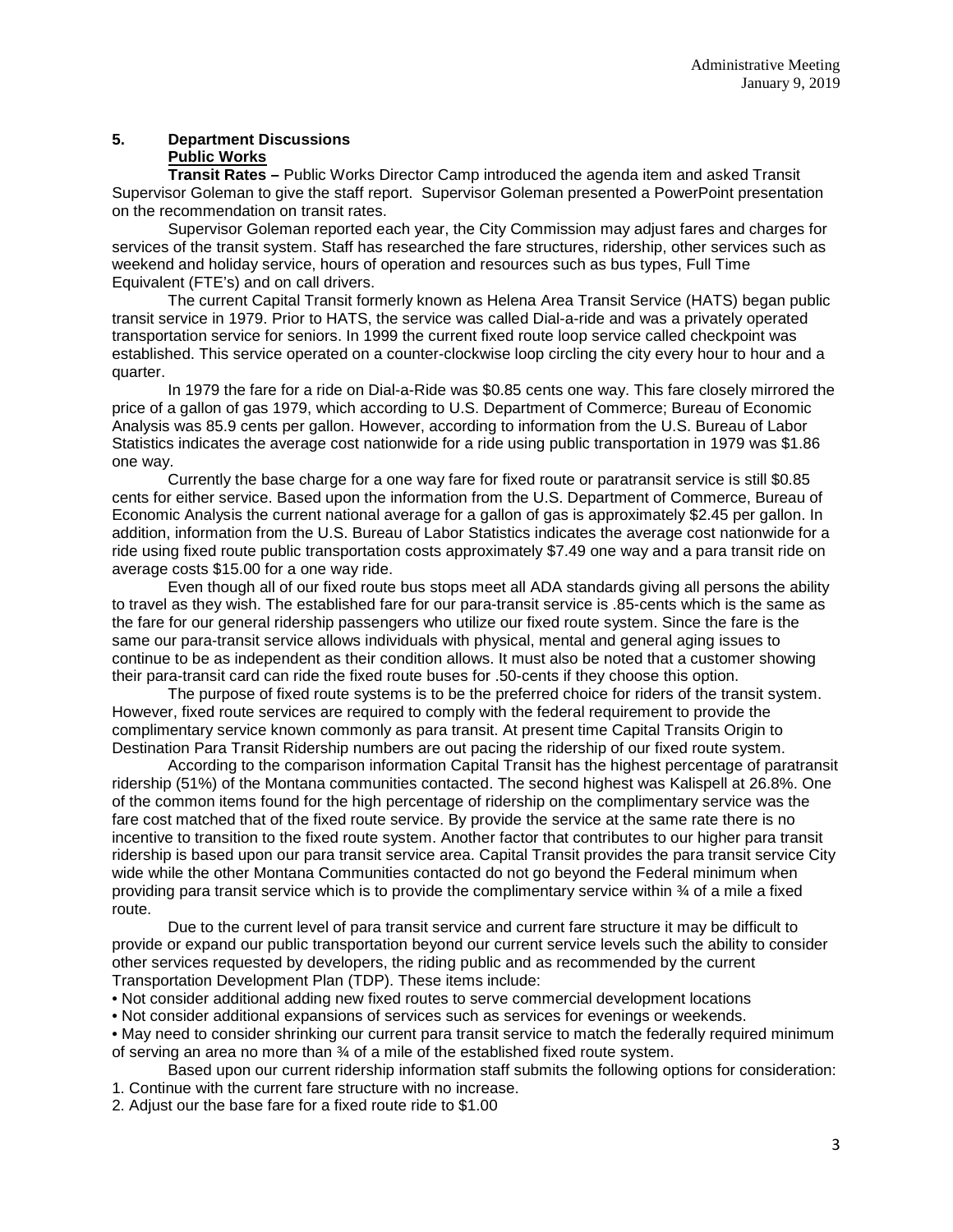3. Allow children under 6 and para transit riders with a para transit card to ride the fixed route buses for free.

4. Increase our same day para transit fare from \$0.85 to \$5.00

5. Charge the federally allowed fare charge for a para transit, which is no more than 2 times the amount charged for a fixed route ride.

6. Restructure the Bus pass system currently in place by creating a fixed route unlimited bus pass but retaining the punch pass for para transit riders:

7. Limit demand response service to the ¾ mile area only.

8. Other options that may consist of combinations fare options listed above.

Supervisor Goleman referred the commission to the proposed fixed route bus pass and the proposed para transit punch pass rates; the draft resolution setting fares and chares for all customers; the Capital Transit ridership history.

Supervisor Goleman reviewed the services and fees of the other cities in the state. The city of Helena was opened five holidays in 2018 and the para transit community used it extensively.

Commissioner O'Loughlin asked what the additional revenue is with the recommendation. Assistant Public Works Director Lovshin stated around \$10,000; which would help pay for a full-time driver. Commissioner O'Loughlin asked if that projection includes the para transit rates. Assistant Director Lovshin stated the projection is just the fixed route rate increase of \$.15.

Commissioner Wicks asked if this recommendation moves forward will there be a public outreach to educate the public of the changes. Supervisor Goleman stated there would be a public outreach effort.

Commissioner Noonan stated approximately 3.5 years ago the commission considered a rate increase; however, there was a public outcry and it was not approved. Rates have not been increased since 1979 and he believes it is time to look at increasing the rates. However, he would not support the increase of the \$5.00 para-transit service. Staff has done an excellent job in promoting the fixed route and he feels the  $3<sup>rd</sup>$  fixed route is crucial to continue the level of service.

Commissioner O'Loughlin asked if staff, in the past year, has reached out to possible sponsors as requested by the commission. At the same time the commission requested this, they offered to be involved in contacting businesses. Director Camp noted there was a consultant that was trying to solicit partners; however, the effort has stalled out as no businesses agreed to participate.

Commissioner Haladay asked when was the last time staff reached out to the larger businesses in Helena. Director Camp stated it was two or three years ago. Commissioner Haladay stated he asked his first year on the commission and he is now asking again when is this is going to happen. Director Camp stated he fulfilled his direction from the city manager; however, it did not move forward from there. Mayor Collins stated every one of the businesses mentioned are under new leadership; staff needs to reach out and get this done.

Commissioner Noonan stated to justify the large increase, we would have to provide additional services; i.e. extended evening hours or week-end service.

Supervisor Goleman clarified the recommendation to increase the para transit rate from \$.85 to \$5.00 is for the same day service; this would hopefully encourage people to schedule their rides prior to the day they need it.

Mayor Collins emphasized the importance of a public outreach to educate the public on all recommended rate increases.

Commissioner Wicks asked what is the amount staff would be asking for corporate sponsorship, is it \$10,000 and has a two pronged approach been considered; for example if a certain threshold was raised by corporate sponsors, the rate would only have to be increased a certain amount. Director Camp noted the original proposal was to raise enough funding through corporate sponsors to offer a rate free system. The donors would off-set the general fund contributions.

Commissioner Haladay stated we lower the fare for someone who uses the fixed routes; who qualifies for para-transit, what numbers do we see from that right now, how many individuals choose that option for the \$.35 savings; how do we track that. Supervisor Goleman stated the fares are paid manually by coin or token and there is no way for the driver to know if it is a discounted fare or not. Commissioner Haladay asked if we do not log that information into a data base. Supervisor Goleman stated there is no way to track if it is a discounted fare; the buses are not automated.

Commissioner Wicks stated is doesn't do much good to raise the fare, if we cannot track what we collect. What she is hearing is if the rate is increased, we still cannot track what we collect.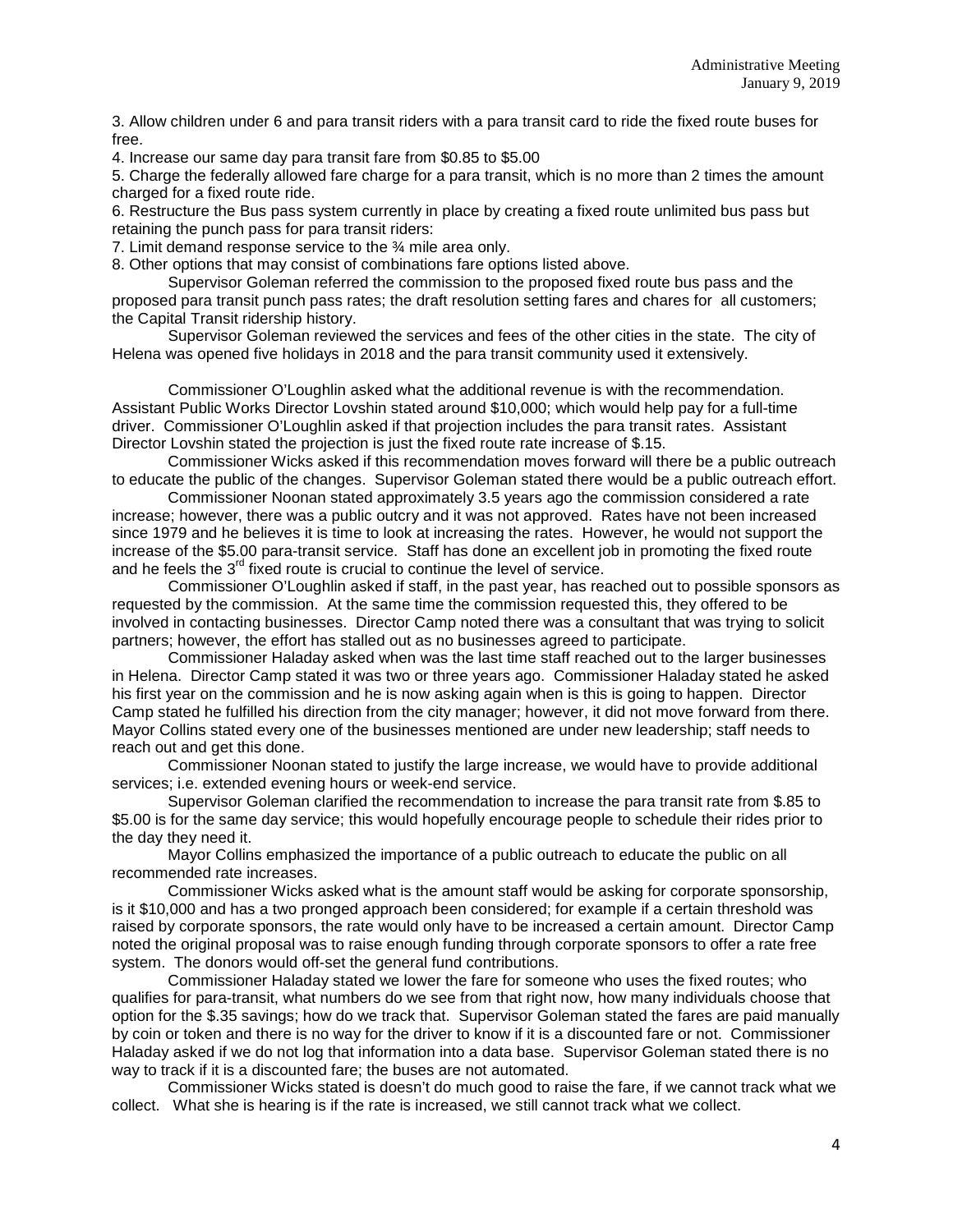Commissioner Haladay referred to the 2019 state transit service comparison charges and noted the City of Kalispell's rate is higher than Helena; however, they have 72.5% fixed route ridership and 26.5 paratransit ridership. Commissioner Haladay stated just by the pure dollar amount; how do we change the ridership from para-transit to fixed. Supervisor Goleman state he is not sure how Kalispell administers their fares and ridership.

Commissioner Haladay asked if we have looked at reducing the distance of the para-transit routes and if the fixed routes are complete within the service districts. Supervisor Goleman stated all bus stops are in compliance regarding sidewalks. Commissioner Haladay commented there may be sidewalks adjacent to the bus stop and then within one block there are no longer sidewalks. There needs to be accessibility to the fixed routes to assure the para-transit ridership accessibility. It does not make sense to talk about some of the issues without addressing the issues of accessibility. Commissioner Haladay stated at this time, he cannot justify an increase as additional information needs to be provided to the commission and feels he has been lied to about reaching out to community partners. What is our end goal, the commission needs the information on the recommended increases and the services being offered. It is irresponsible to consider an increase prior to receiving all the data. We are not ready to consider the increase.

Commissioner Noonan concurred with Commissioner Haladay's comments and asked staff to develop a realistic approach. He referenced the 4J's casino not having sidewalks; how do we implement more sidewalks.

Commissioner Wicks stated she is interested in seeing any potential increase in rates tied to expanded services and lower prices for para-transit riders.

Public Comment: Executive Director for the Center for Mental Health stated their clients do use public transportation and are on limited income. This is an important service.

### **Consensus Direction to the Manager – Staff will reach out to businesses to ask for sponsorships, prepare a better proposal that provides the commission the data they need to make a decision. Staff needs to have a further discussion on their recommendation.**

Commissioner Haladay stated he does not disagree with raising rates; however, there has been no effort to do anything but to raise rates. Staff has not followed through on the sponsorship portion; who have we reached out to and what have they said. After that, we need to see where we build from there. Commissioner Haladay stated once all the information is available, bring the entire package back before the commission.

### **Community Facilities/Administrative Services**

**LED Lights – Helena Citizen Conservation Board Recommendation –** Facilities Superintendent Troy Sampson reported on November 8, 2018 the Citizen Conservation Board voted to

recommend the City pursue converting all city-owned lights to LEDs expeditiously. The conservation board is recommending the City coordinate with Northwestern Energy in their current conversion project that is replacing approximately 3,500 Northwestern Energy owned street lights in Helena. The City of Helena owns approximately 2% of the street lights in Helena (exact number unknown). The City's lights will not be replaced under the current project. Pros:

1. Approximately 50% energy savings

2. LED fixtures life expectancy is 2-3 times longer than current fixtures.

3. If we coordinate with Northwestern Energy, we can take advantage of their fixture pricing if purchased through them.

Cons:

1. Unknown cost at the time the memo was written; however, staff has received the costs of the fixtures.

2. No funds allocated in the current FY19 budget.

Present Situation:

Northwestern Energy is currently working with the city to determine if we can change our light fixtures for LED lights under their contract. If not, the other option is to contract with their contractor separately while they are here working. Since it will take several months to complete the Helena conversion staff feels we have adequate time to determine the most efficient and cost effective method. Staff was working on this prior to the Citizen Conservation Board's memo.